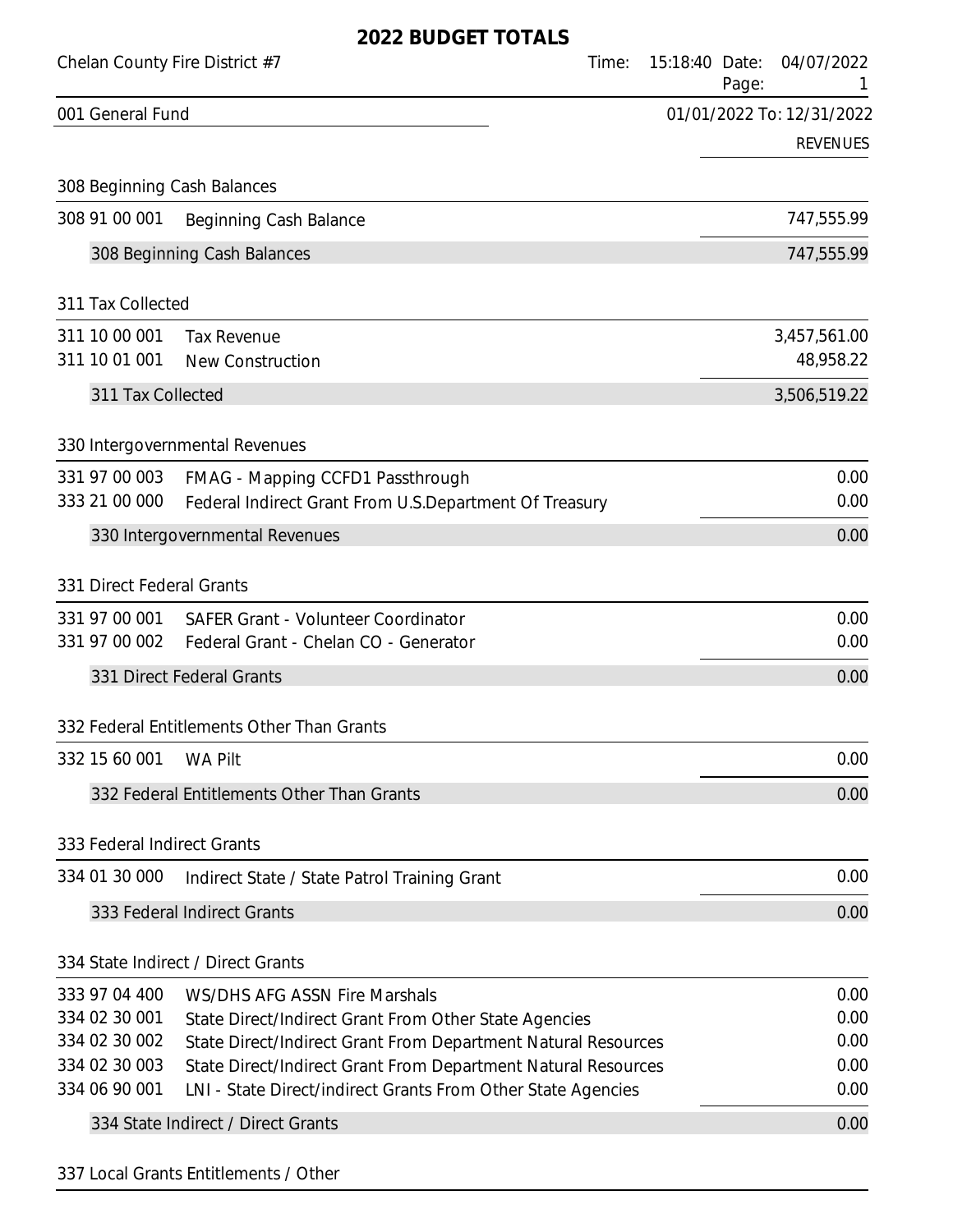| Chelan County Fire District #7 | Time:                                                        | 04/07/2022<br>15:18:40 Date:<br>Page:<br>2 |
|--------------------------------|--------------------------------------------------------------|--------------------------------------------|
| 001 General Fund               |                                                              | 01/01/2022 To: 12/31/2022                  |
|                                |                                                              | <b>REVENUES</b>                            |
|                                | 337 Local Grants Entitlements / Other                        |                                            |
| 337 00 00 001                  | Local Grants, Entitlements Or Other                          | 0.00                                       |
| 337 00 00 002                  | Excise Tax & Lsehold Tax                                     | 0.00                                       |
| 337 00 00 003                  | <b>Entitlements And Other Payments</b>                       | 0.00                                       |
|                                | 337 Local Grants Entitlements / Other                        | 0.00                                       |
|                                | 340 Charges For Goods And Services                           |                                            |
| 341 81 00 001                  | Data/Word Processing, Printing And Duplicating Services      | 0.00                                       |
| 342 21 00 001                  | <b>Fire Protection Services</b>                              | 5,000.00                                   |
| 342 50 00 001<br>344 30 00 001 | <b>Disaster Preparation Services</b>                         | 0.00<br>5,000.00                           |
|                                | Repair Charges - Contracted Services                         |                                            |
|                                | 340 Charges For Goods And Services                           | 10,000.00                                  |
| 360 Miscellaneous              |                                                              |                                            |
| 361 11 00 001                  | Interest Earnings                                            | 0.00                                       |
| 367 00 00 001                  | Contributions And Donations From Private Sources (XX)        | 0.00                                       |
| 367 19 00 001                  | <b>Contributions And Donations - Non Government Agencies</b> | 0.00                                       |
| 369 10 00 001<br>369 40 00 000 | Sale Of Scrap And Junk                                       | 0.00<br>0.00                               |
| 369 80 00 002                  | Judgments And Settlements - Restitution<br>Cash Adjustment   | 0.00                                       |
| 369 91 00 000                  | Agency Contracts / Sales Tax                                 | 0.00                                       |
| 369 91 00 001                  | Misc Revenue                                                 | 0.00                                       |
| 369 91 00 005                  | Other Misc - Signs                                           | 0.00                                       |
| 360 Miscellaneous              |                                                              | 0.00                                       |
|                                | 380 Refunds & Cancelled Warrants                             |                                            |
| 388 10 00 001                  | Prior Yr Adj (OT Payback)                                    | 0.00                                       |
| 389 00 00 001                  | Other Nonrevenue - Pending Posting Identification            | 0.00                                       |
|                                | 380 Refunds & Cancelled Warrants                             | 0.00                                       |
| 395 Disposal Of Capital Assets |                                                              |                                            |
| 395 10 00 001                  | <b>Disposition of Capital Assets</b>                         | 0.00                                       |
|                                | 395 Disposal Of Capital Assets                               | 0.00                                       |
| 397 Transfer In                |                                                              |                                            |
| 397 22 00 000                  | Transfer In from Reserve Fund                                | 0.00                                       |
| 397 22 00 008                  | Transfer In From Cap Fund                                    | 0.00                                       |
| 397 22 00 020                  | Transfer In From Bond                                        | 0.00                                       |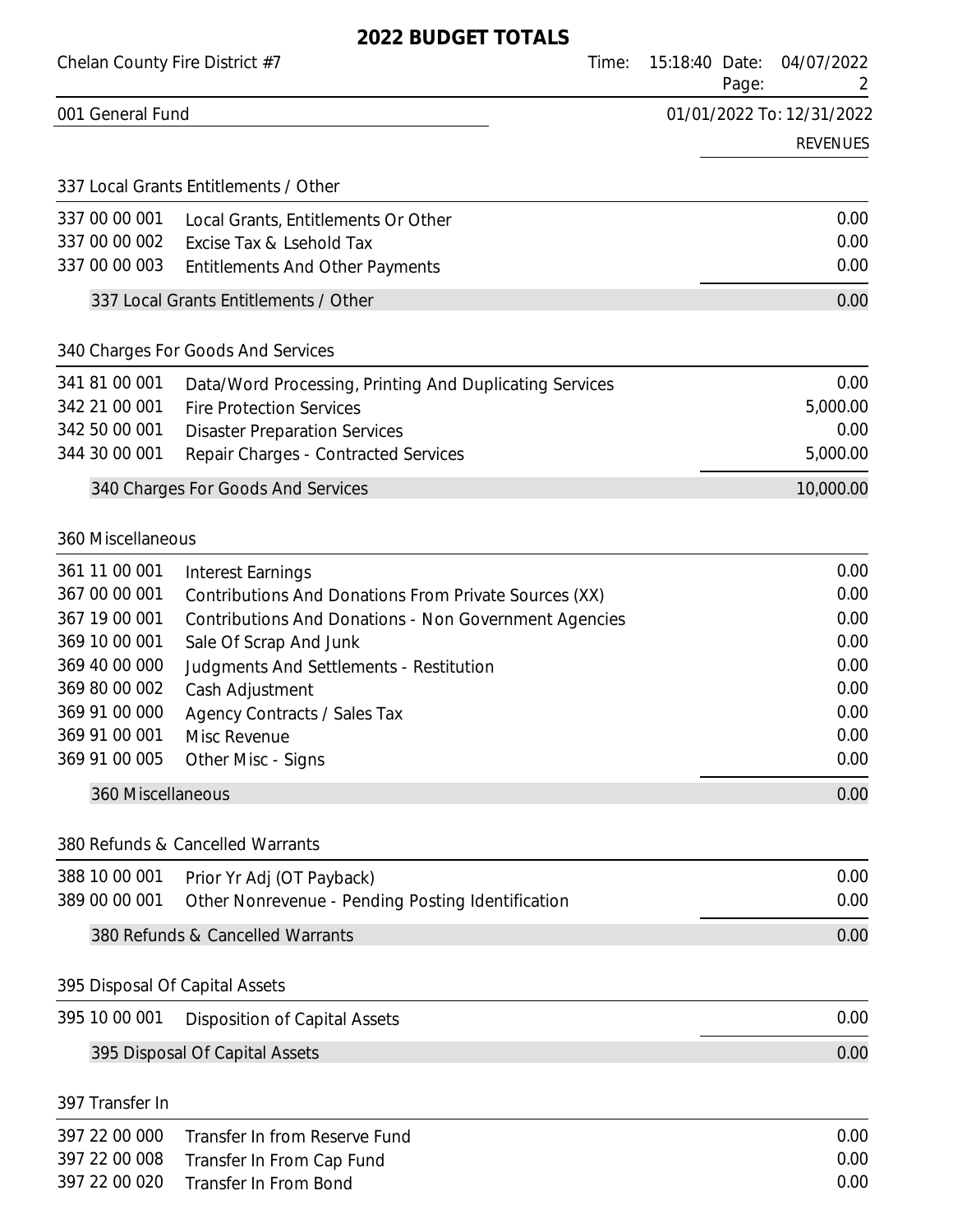| Chelan County Fire District #7 |                                                                          | Time: | 15:18:40 Date:<br>Page: | 04/07/2022<br>3           |
|--------------------------------|--------------------------------------------------------------------------|-------|-------------------------|---------------------------|
| 001 General Fund               |                                                                          |       |                         | 01/01/2022 To: 12/31/2022 |
|                                |                                                                          |       |                         | <b>REVENUES</b>           |
| 397 Transfer In                |                                                                          |       |                         |                           |
| 397 22 00 030                  | Transfer In From Capital Investment                                      |       |                         | 0.00                      |
| 397 Transfer In                |                                                                          |       |                         | 0.00                      |
| <b>Fund Revenues:</b>          |                                                                          |       |                         | 4,264,075.21              |
|                                |                                                                          |       |                         | <b>EXPENDITURES</b>       |
| 522 Expenditure                |                                                                          |       |                         |                           |
| 522 10 11 000                  | <b>Administration Salaries</b>                                           |       |                         | 366,918.91                |
| 522 10 13 000                  | <b>Administration Call Back Overtime</b>                                 |       |                         | 0.00                      |
| 522 10 19 000                  | Admin Annual Buy Back                                                    |       |                         | 15,441.04                 |
| 522 10 21 000                  | <b>Administration Retirement</b>                                         |       |                         | 49,447.46                 |
| 522 10 22 000                  | <b>Administration SS / Medicare</b>                                      |       |                         | 6,784.39                  |
| 522 10 24 000                  | <b>Administration Medical / Dental</b>                                   |       |                         | 69,395.73                 |
| 522 10 27 000<br>522 10 28 000 | Administration Labor & Industries                                        |       |                         | 4,553.79                  |
| 522 10 31 000                  | <b>Administration Uniform</b>                                            |       |                         | 1,800.00<br>4,500.00      |
| 522 10 35 000                  | <b>Administration Office Supplies</b><br><b>Administration Equipment</b> |       |                         | 750.00                    |
| 522 10 38 000                  | Administration R & M Equipment.                                          |       |                         | 10,000.00                 |
| 522 10 41 000                  | <b>Administration Professional Services</b>                              |       |                         | 25,000.00                 |
| 522 10 42 000                  | <b>Administration Hiring &amp; Testing</b>                               |       |                         | 3,000.00                  |
| 522 10 43 000                  | Administration Conf. & Education                                         |       |                         | 7,500.00                  |
| 522 10 44 000                  | Administration Advertising & Printing                                    |       |                         | 1,600.00                  |
| 522 10 46 000                  | Administrative - Insurance                                               |       |                         | 37,000.00                 |
| 522 10 49 000                  | <b>Administration Misc.</b>                                              |       |                         | 14,000.00                 |
|                                | 010 Administration                                                       |       |                         | 617,691.32                |
| 522 16 11 000                  | Legislative Salaries                                                     |       |                         | 8,832.00                  |
| 522 16 22 000                  | Legislative SS / Medicare                                                |       |                         | 418.61                    |
| 522 16 27 000                  | Legislative Labor & Industries                                           |       |                         | 714.60                    |
| 522 16 28 000                  | Legislative Uniforms                                                     |       |                         | 390.00                    |
| 522 16 47 000                  | Legislative Misc.                                                        |       |                         | 5,700.00                  |
| 522 16 48 001<br>522 16 49 002 | Legislative Conf. & Education<br>Elections                               |       |                         | 3,200.00<br>0.00          |
|                                |                                                                          |       |                         |                           |
|                                | 011 Legislative                                                          |       |                         | 19,255.21                 |
| 522 20 11 000                  | <b>Suppression Salaries</b>                                              |       |                         | 554,512.61                |
| 522 20 13 000                  | <b>Suppression Overtime</b>                                              |       |                         | 56,048.50                 |
| 522 20 14 000                  | Suppression Acting Captain Pay                                           |       |                         | 6,500.00                  |
| 522 20 17 000<br>522 20 21 000 | <b>Suppression Holiday Pay</b>                                           |       |                         | 20,177.46<br>55,300.68    |
| 522 20 22 000                  | <b>Suppression Retirement</b><br><b>Suppression Medicare</b>             |       |                         | 2,831.14                  |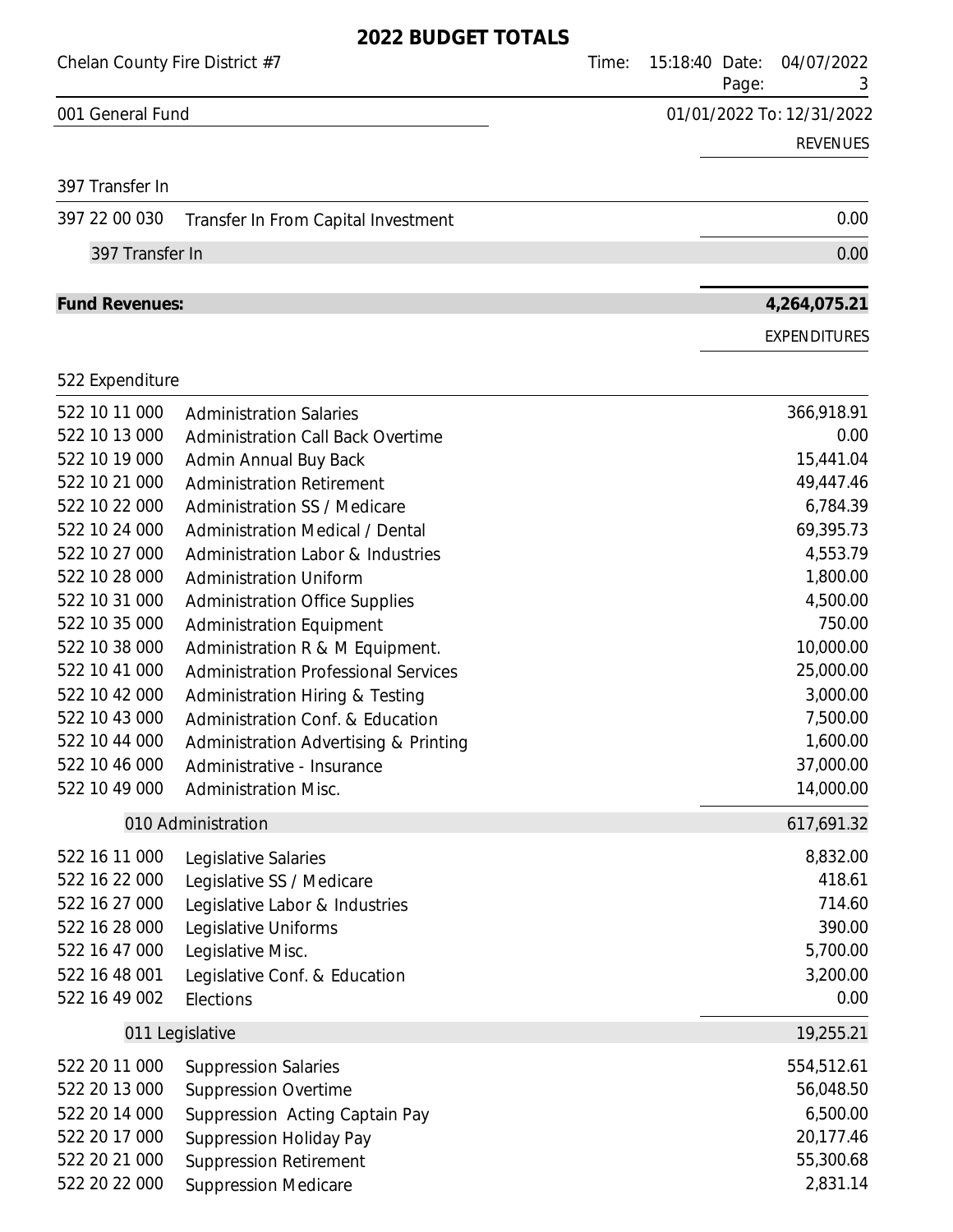| Chelan County Fire District #7 |                                               | Time: | 15:18:40 Date: | Page: | 04/07/2022                |
|--------------------------------|-----------------------------------------------|-------|----------------|-------|---------------------------|
| 001 General Fund               |                                               |       |                |       | 01/01/2022 To: 12/31/2022 |
|                                |                                               |       |                |       | <b>EXPENDITURES</b>       |
| 522 Expenditure                |                                               |       |                |       |                           |
| 522 20 24 000                  | <b>Suppression Medical/Dental</b>             |       |                |       | 91,526.88                 |
| 522 20 27 000                  | Suppression Labor & Industries                |       |                |       | 24,525.36                 |
| 522 20 28 000                  | <b>Suppression Uniforms</b>                   |       |                |       | 5,500.00                  |
| 522 20 29 000                  | Suppression - Unemplyment Benefits            |       |                |       | 0.00                      |
| 522 20 35 000                  | <b>Suppression Equipment</b>                  |       |                |       | 7,000.00                  |
| 522 20 35 001                  | Suppression Equipment - Phase 1               |       |                |       | 0.00                      |
| 522 20 36 000                  | <b>Suppression Operational Supplies</b>       |       |                |       | 9,500.00                  |
| 522 20 37 000                  | Suppression - COVID19 Supplies                |       |                |       | 0.00                      |
| 522 20 38 000                  | Suppression R & M Equipment.                  |       |                |       | 6,000.00                  |
| 522 20 41 000                  | <b>Suppression Professional Services</b>      |       |                |       | 2,000.00                  |
|                                | 020 Suppression                               |       |                |       | 841,422.63                |
| 522 21 11 001                  | <b>SEASONAL FF WAGES</b>                      |       |                |       | 60,220.80                 |
| 522 21 13 001                  | SEASONAL FF OT                                |       |                |       | 8,769.60                  |
| 522 21 22 001                  | SEASONAL FF MEDI/SS                           |       |                |       | 3,266.22                  |
| 522 21 24 001                  | SEASONAL FF MED/DEN                           |       |                |       | 12,527.46                 |
| 522 21 27 001                  | <b>SEASONAL FF L&amp;I</b>                    |       |                |       | 4,906.28                  |
|                                | 021 Seasonal Firefighter                      |       |                |       | 89,690.36                 |
| 522 30 31 000                  | <b>Public Education Office Supplies</b>       |       |                |       | 0.00                      |
| 522 30 35 000                  | <b>Public Education Equipment</b>             |       |                |       | 0.00                      |
| 522 30 36 000                  | <b>Public Education Operational Supplies</b>  |       |                |       | 5,000.00                  |
| 522 30 38 000                  | Public Education R & M Equipment.             |       |                |       | 0.00                      |
| 522 30 41 000                  | <b>Public Education Professional Services</b> |       |                |       | 5,000.00                  |
| 522 30 43 000                  | Public Education Conf. & Education            |       |                |       | 500.00                    |
| 522 30 44 000                  | Public Education Advertising & Printing       |       |                |       | 2,000.00                  |
| 522 30 49 000                  | <b>Public Education Misc.</b>                 |       |                |       | 0.00                      |
| 030 Pub Ed                     |                                               |       |                |       | 12,500.00                 |
| 522 31 31 000                  | <b>Prevention Office Supplies</b>             |       |                |       | 0.00                      |
| 522 31 35 000                  | Prevention Equipment                          |       |                |       | 0.00                      |
| 522 31 36 000                  | <b>Prevention Operational Supplies</b>        |       |                |       | 5,000.00                  |
| 522 31 38 000                  | Prevention R & M Equipment                    |       |                |       | 0.00                      |
| 522 31 41 000                  | <b>Prevention Professioanl Services</b>       |       |                |       | 0.00                      |
| 522 31 41 001                  | Prevention - FMAG Grant (Mapping)             |       |                |       | 0.00                      |
| 522 31 43 000                  | Prevention Conf. & Education                  |       |                |       | 0.00                      |
| 522 31 45 000                  | Prevention Advertising & Printing             |       |                |       | 0.00                      |
| 522 31 49 000                  | <b>Prevention Misc</b>                        |       |                |       | 0.00                      |
|                                | 031 Prevention Education                      |       |                |       | 5,000.00                  |
| 522 45 31 000                  | <b>Training Office Supplies</b>               |       |                |       | 0.00                      |
| 522 45 35 000                  | <b>Training Equipment</b>                     |       |                |       | 200.00                    |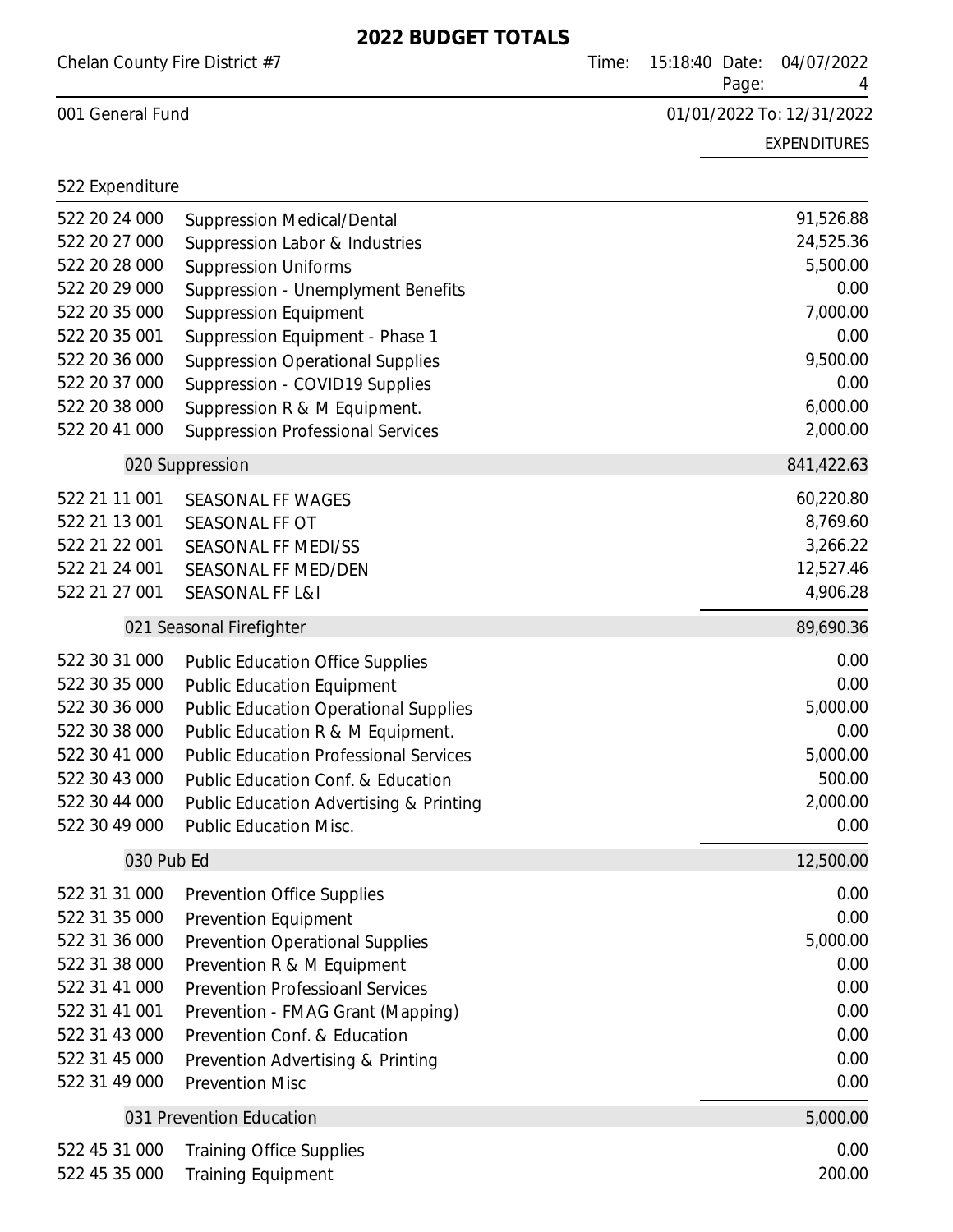| Chelan County Fire District #7 |                                         | Time: | 04/07/2022<br>15:18:40 Date:<br>Page: |                     |
|--------------------------------|-----------------------------------------|-------|---------------------------------------|---------------------|
| 001 General Fund               |                                         |       | 01/01/2022 To: 12/31/2022             |                     |
|                                |                                         |       |                                       | <b>EXPENDITURES</b> |
| 522 Expenditure                |                                         |       |                                       |                     |
| 522 45 36 000                  | <b>Training Operational Supplies</b>    |       |                                       | 3,500.00            |
| 522 45 38 000                  | Training R & M Equipment.               |       |                                       | 0.00                |
| 522 45 41 000                  | <b>Training Professional Services</b>   |       |                                       | 15,000.00           |
| 522 45 43 000                  | Training Conferences & Education        |       |                                       | 30,000.00           |
| 522 45 44 000                  | Training Advertising & Printing         |       |                                       | 200.00              |
| 522 45 49 000                  | Training Misc.                          |       |                                       | 600.00              |
| 040 Training                   |                                         |       |                                       | 49,500.00           |
| 522 50 33 000                  | <b>Facilities Cleaning Supplies</b>     |       |                                       | 7,000.00            |
| 522 50 35 000                  | <b>Facilities New Equipment</b>         |       |                                       | 2,000.00            |
| 522 50 36 000                  | <b>Facilities Operational Supplies</b>  |       |                                       | 3,500.00            |
| 522 50 38 000                  | Facilities R & M - In House             |       |                                       | 1,000.00            |
| 522 50 41 000                  | <b>Facilities Professional Services</b> |       |                                       | 23,000.00           |
| 522 50 47 000                  | <b>Facilities Utilities</b>             |       |                                       | 27,000.00           |
| 522 50 48 000                  | Facilities R & M (out) Services         |       |                                       | 13,000.00           |
| 522 50 49 000                  | <b>Facilities Misc.</b>                 |       |                                       | 0.00                |
| 050 Facilities                 |                                         |       |                                       | 76,500.00           |
| 522 61 11 000                  | Marine - MOBE Wages                     |       |                                       | 0.00                |
| 522 61 22 000                  | Marine - SS and MEDI                    |       |                                       | 0.00                |
| 522 61 27 000                  | Marine - Labor & Industries             |       |                                       | 0.00                |
| 522 61 32 000                  | Marine - Fuel                           |       |                                       | 530.00              |
| 522 61 35 000                  | Marine - Equipment                      |       |                                       | 0.00                |
| 522 61 36 000                  | Marine - Operational Supplies           |       |                                       | 0.00                |
| 522 61 38 000                  | Marine - R&M In House                   |       |                                       | 0.00                |
| 522 61 41 000                  | Marine - Professional Services          |       |                                       | 0.00                |
| 522 61 43 000                  | Marine - Conferences & Education        |       |                                       | 0.00                |
| 522 61 48 000                  | Marine - R&M Out Of House               |       |                                       | 0.00                |
| 522 61 49 000                  | Marine - Misc                           |       |                                       | 0.00                |
| 059 Marine                     |                                         |       |                                       | 530.00              |
| 522 60 11 000                  | <b>Fleet Salaries</b>                   |       |                                       | 69,287.58           |
| 522 60 13 000                  | <b>Fleet Overtime</b>                   |       |                                       | 2,331.07            |
| 522 60 19 000                  | Fleet Annual Buy Back                   |       |                                       | 3,177.30            |
| 522 60 21 000                  | <b>Fleet Retirement</b>                 |       |                                       | 8,986.60            |
| 522 60 22 000                  | Fleet SS/ Medicare                      |       |                                       | 2,650.25            |
| 522 60 24 000                  | Fleet Medical / Dental                  |       |                                       | 25,035.60           |
| 522 60 27 000                  | Fleet Labor & Industries                |       |                                       | 2,267.23            |
| 522 60 28 000                  | <b>Fleet Uniforms</b>                   |       |                                       | 600.00              |
| 522 60 32 000                  | <b>Fleet Fuel</b>                       |       |                                       | 36,050.00           |
| 522 60 35 000                  | Fleet Equipment                         |       |                                       | 5,150.00            |
| 522 60 36 000                  | <b>Fleet Operational Supplies</b>       |       |                                       | 25,000.00           |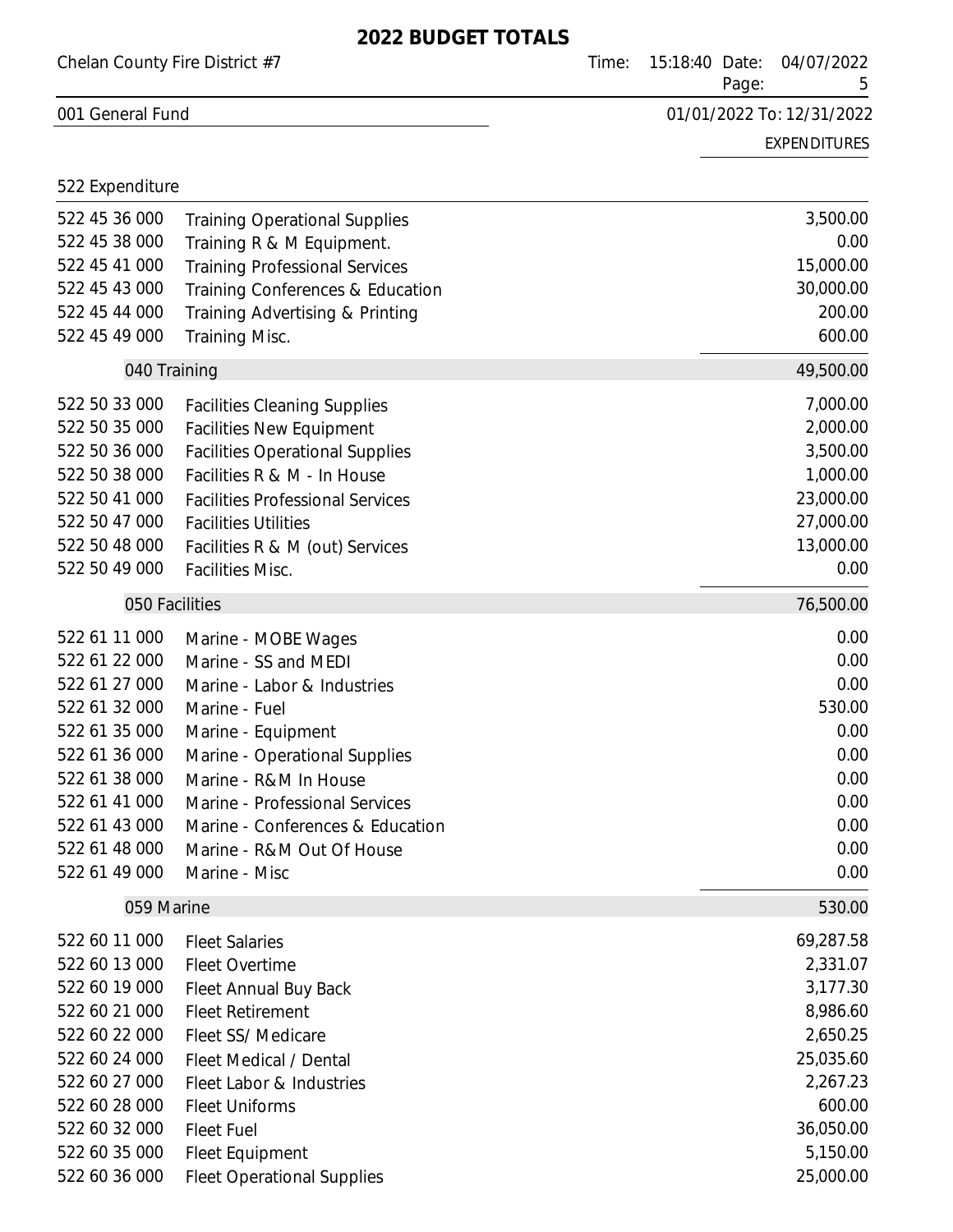| Chelan County Fire District #7 |                                                            | Time: | 04/07/2022<br>15:18:40 Date:<br>Page: |                           |  |
|--------------------------------|------------------------------------------------------------|-------|---------------------------------------|---------------------------|--|
| 001 General Fund               |                                                            |       |                                       | 01/01/2022 To: 12/31/2022 |  |
|                                |                                                            |       |                                       | <b>EXPENDITURES</b>       |  |
| 522 Expenditure                |                                                            |       |                                       |                           |  |
| 522 60 38 000                  | Fleet R & M - In House                                     |       |                                       | 10,000.00                 |  |
| 522 60 41 000                  | <b>Fleet Professional Services</b>                         |       |                                       | 6,000.00                  |  |
| 522 60 43 000                  | Fleet Conferences & Education                              |       |                                       | 900.00                    |  |
| 522 60 48 000                  | Fleet R & M - Sent Out                                     |       |                                       | 16,086.37                 |  |
| 522 60 49 000                  | Fleet Misc.                                                |       |                                       | 1,000.00                  |  |
| 060 Fleet                      |                                                            |       |                                       | 214,522.00                |  |
| 528 60 35 000                  | <b>Communication Equipment</b>                             |       |                                       | 0.00                      |  |
| 528 60 36 000                  | <b>Communication Operations</b>                            |       |                                       | 1,000.00                  |  |
| 528 60 38 000                  | Communication R&M (In)                                     |       |                                       | 0.00                      |  |
| 528 60 41 000                  | <b>Communication Dispatch Services</b>                     |       |                                       | 42,000.00                 |  |
| 528 60 47 000<br>528 60 48 000 | <b>Communication Utilities</b>                             |       |                                       | 17,400.00<br>2,000.00     |  |
|                                | Communications R&M (out)                                   |       |                                       |                           |  |
|                                | 061 Communications                                         |       |                                       | 62,400.00                 |  |
| 522 28 35 000                  | <b>EMS Equipment</b>                                       |       |                                       | 800.00                    |  |
| 522 28 36 000<br>522 28 38 000 | <b>EMS Operating Supplies</b>                              |       |                                       | 9,321.00<br>0.00          |  |
| 522 28 41 000                  | EMS Rescue R & M Equip<br><b>EMS Professional Services</b> |       |                                       | 900.00                    |  |
|                                |                                                            |       |                                       |                           |  |
|                                | 080 EMS and Aid                                            |       |                                       | 11,021.00                 |  |
| 522 22 11 000                  | <b>Reserve FF Points</b>                                   |       |                                       | 87,311.00                 |  |
| 522 22 11 001                  | Reserve FF Shift Stipend                                   |       |                                       | 95,000.00                 |  |
| 522 22 22 000                  | Reserve FF SS/ Medicare                                    |       |                                       | 5,500.00                  |  |
| 522 22 22 001<br>522 22 23 000 | Reserve FF (shift) SS/Medicare                             |       |                                       | 11,000.00<br>1,700.00     |  |
| 522 22 24 000                  | Reserve FF (Spouse/Orphans)<br>Reserve FF Insurance        |       |                                       | 5,850.00                  |  |
| 522 22 25 000                  | Reserve FF Pension BVFF                                    |       |                                       | 5,000.00                  |  |
| 522 22 27 000                  | Reserve FF L&I for MOBE                                    |       |                                       | 0.00                      |  |
| 522 22 28 000                  | Reserve FF Uniforms                                        |       |                                       | 15,000.00                 |  |
| 522 22 42 000                  | Reserve FF Hiring and Testing                              |       |                                       | 0.00                      |  |
|                                | 081 Reserve Firefighter                                    |       |                                       | 226,361.00                |  |
| 522 29 10 002                  | SAFER GRANT - SALARY Vol Coord                             |       |                                       | 0.00                      |  |
| 522 29 21 002                  | SAFER GRANT - LEOFF/DCP Vol Coord                          |       |                                       | 0.00                      |  |
| 522 29 22 002                  | SAFER GRANT - MEDICARE Vol Coord                           |       |                                       | 0.00                      |  |
| 522 29 24 002                  | SAFER GRANT - MED/DENT Vol Coord                           |       |                                       | 0.00                      |  |
| 522 29 27 002                  | SAFER GRANT - L&I Vol Coord                                |       |                                       | 0.00                      |  |
|                                | 082 SAFER Vol Coord                                        |       |                                       | 0.00                      |  |
|                                |                                                            |       |                                       |                           |  |

522 Expenditure 2,226,393.52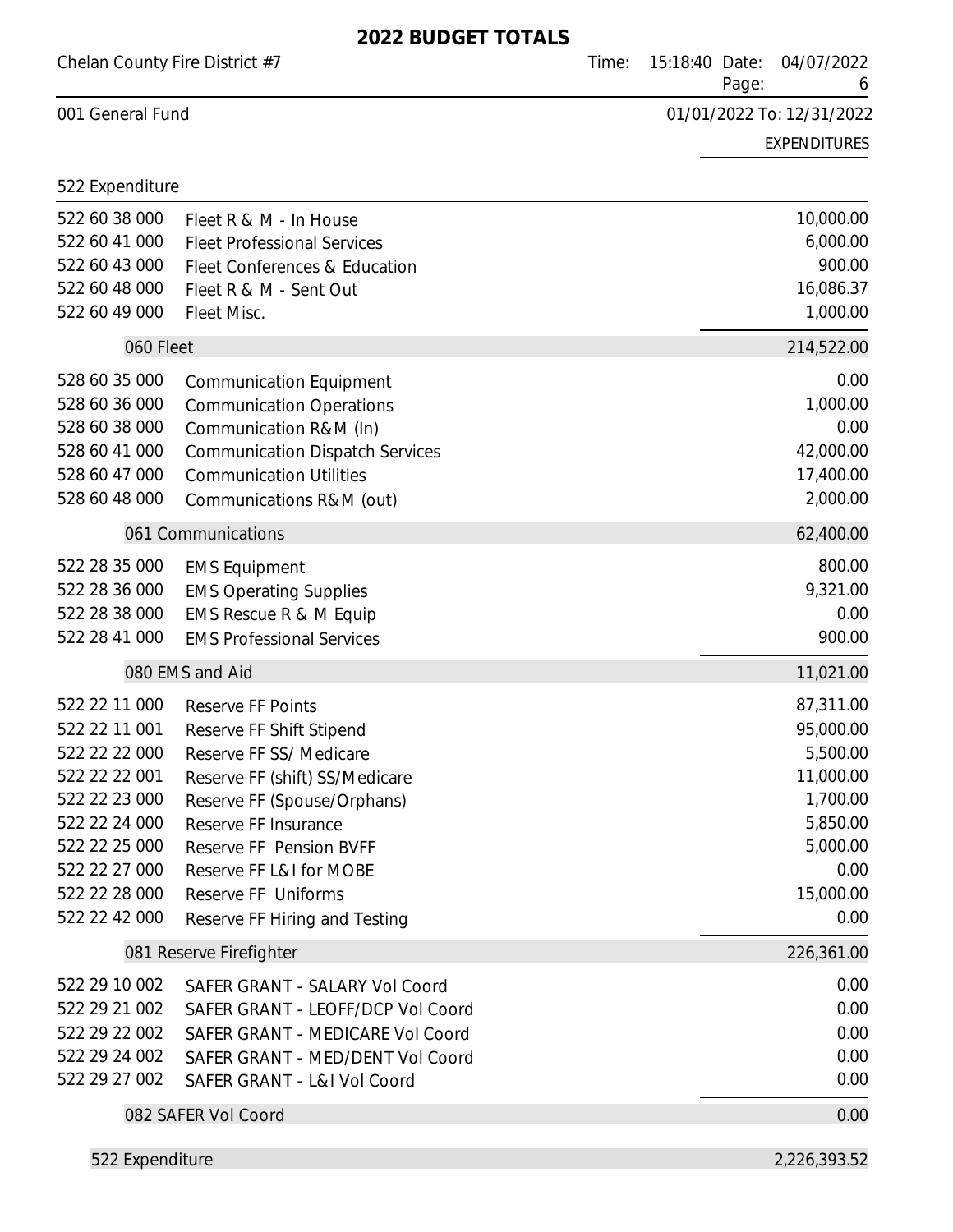|                                | VZZ DUDULI IUTILJ                       |       |                |       |                           |
|--------------------------------|-----------------------------------------|-------|----------------|-------|---------------------------|
| Chelan County Fire District #7 |                                         | Time: | 15:18:40 Date: | Page: | 04/07/2022<br>7           |
| 001 General Fund               |                                         |       |                |       | 01/01/2022 To: 12/31/2022 |
|                                |                                         |       |                |       | <b>EXPENDITURES</b>       |
| 528 Communications             |                                         |       |                |       |                           |
| 528 60 35 001                  | Communication                           |       |                |       | 0.00                      |
| 528 Communications             |                                         |       |                |       | 0.00                      |
| 580 Non Expenditures           |                                         |       |                |       |                           |
| 589 00 00 001                  | Draw Account                            |       |                |       | 0.00                      |
| 589 00 01 000                  | Other Non-Expenditures -                |       |                |       | 0.00                      |
| 589 99 09 099                  | Payroll Liabilities                     |       |                |       | 0.00                      |
|                                | 580 Non Expenditures                    |       |                |       | 0.00                      |
| 597 Transfer Out               |                                         |       |                |       |                           |
| 597 22 00 000                  | <b>Transfer Out To General Reserves</b> |       |                |       | 249,385.00                |
| 597 22 00 007                  | Transfer Out To Capital Reserve         |       |                |       | 307,690.00                |
| 597 22 00 008                  | Transfer Out To Capital Investment      |       |                |       | 250,000.00                |
| 597 22 06 001                  | Transfers-Out -to Bond General          |       |                |       | 97,400.00                 |
| 597 Transfer Out               |                                         |       |                |       | 904,475.00                |
| <b>Fund Expenditures:</b>      |                                         |       |                |       | 3,130,868.52              |
| Excess/Deficit:                |                                         |       |                |       | 1,133,206.69              |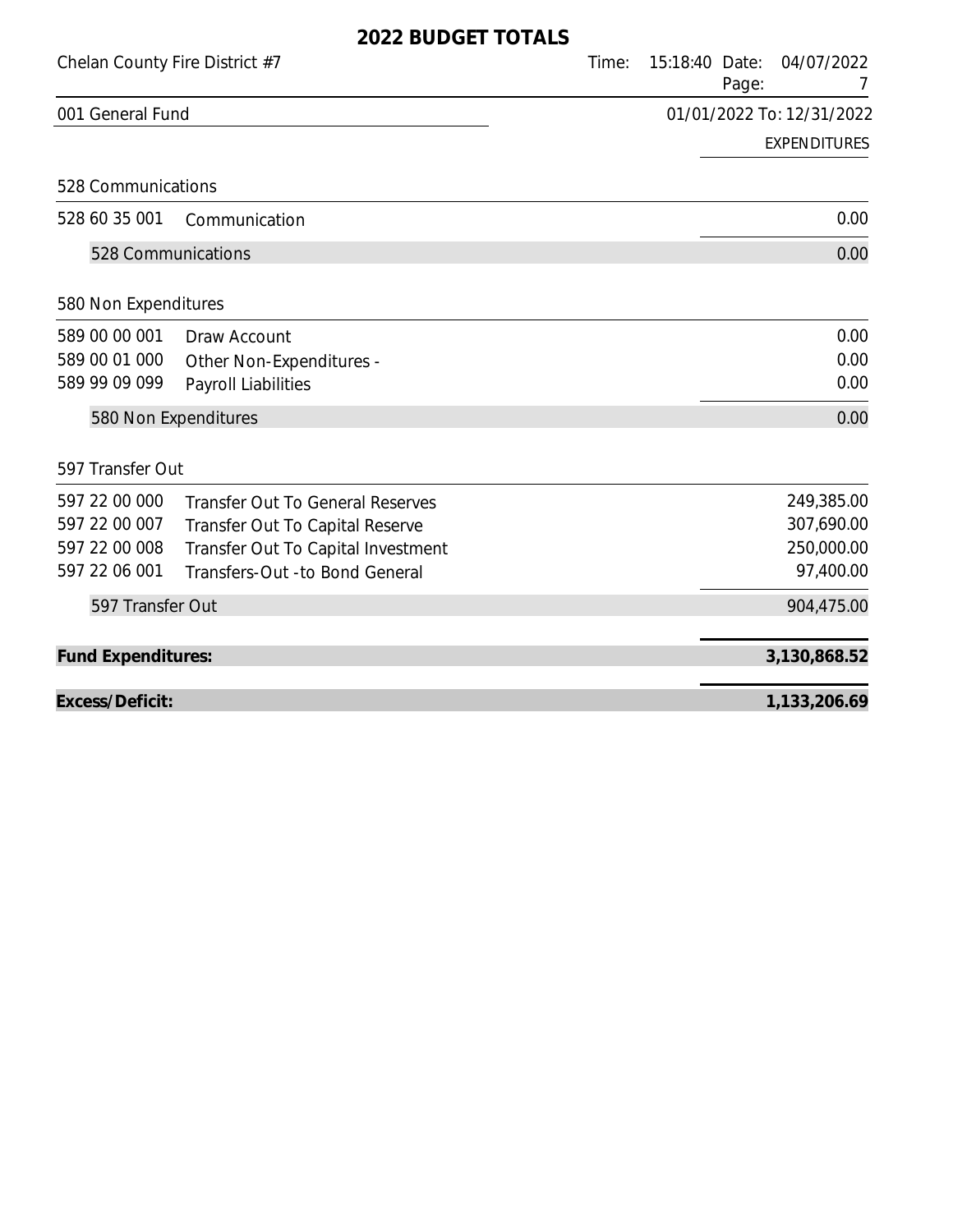|                                | ZUZZ DUDULI TUTALJ                  |       |                |       |                           |
|--------------------------------|-------------------------------------|-------|----------------|-------|---------------------------|
| Chelan County Fire District #7 |                                     | Time: | 15:18:40 Date: | Page: | 04/07/2022<br>8           |
|                                | 002 General Reserve Investment      |       |                |       | 01/01/2022 To: 12/31/2022 |
|                                |                                     |       |                |       | <b>REVENUES</b>           |
| 361 11 00 002                  | <b>Interest Earnings</b>            |       |                |       | 1,000.00                  |
| 397 22 00 002                  | Transfer In from General Fund       |       |                |       | 249,385.00                |
|                                |                                     |       |                |       | 250,385.00                |
| 308 Beginning Cash Balances    |                                     |       |                |       |                           |
| 308 91 00 002                  | Beginning Cash Balance              |       |                |       | 592,324.66                |
|                                | 308 Beginning Cash Balances         |       |                |       | 592,324.66                |
| 397 Transfer In                |                                     |       |                |       |                           |
| 397 22 00 009                  | Transfer In From Capital            |       |                |       | 0.00                      |
| 397 Transfer In                |                                     |       |                |       | 0.00                      |
| <b>Fund Revenues:</b>          |                                     |       |                |       | 842,709.66                |
|                                |                                     |       |                |       | <b>EXPENDITURES</b>       |
| 597 Transfer Out               |                                     |       |                |       |                           |
| 597 22 00 002                  | Transfer Out To General Invest Fund |       |                |       | 0.00                      |
| 597 22 00 100                  | Transfer Out To Capital             |       |                |       | 0.00                      |
| 597 22 00 101                  | Transfers Out To Capital Investment |       |                |       | 0.00                      |
| 597 Transfer Out               |                                     |       |                |       | 0.00                      |
| Fund Expenditures:             |                                     |       |                |       | 0.00                      |
| Excess/Deficit:                |                                     |       |                |       | 842,709.66                |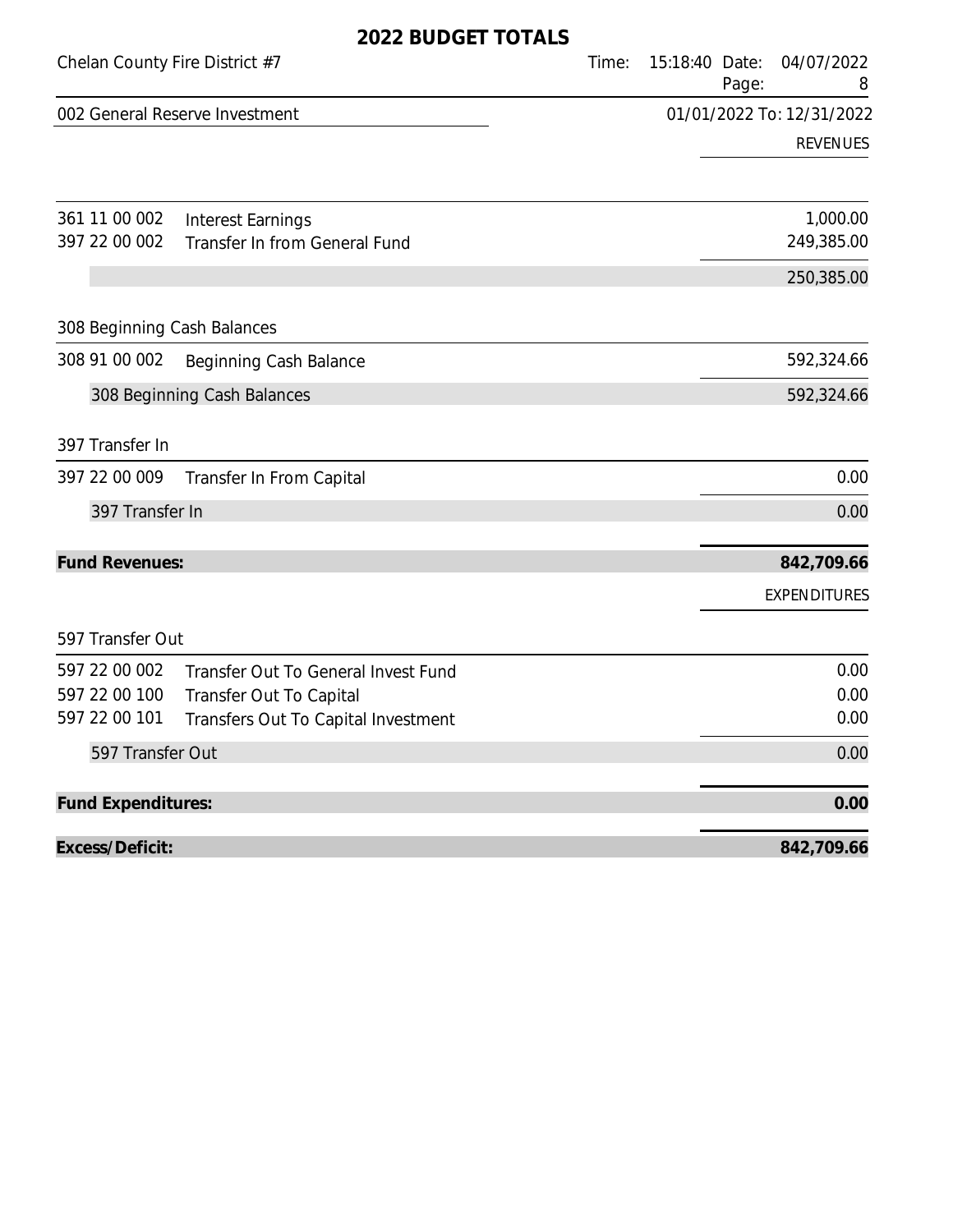| Chelan County Fire District #7 | Time:                                                             | 15:18:40 Date:<br>Page: | 04/07/2022<br>9           |
|--------------------------------|-------------------------------------------------------------------|-------------------------|---------------------------|
| 003 Capital Fund               |                                                                   |                         | 01/01/2022 To: 12/31/2022 |
|                                |                                                                   |                         | <b>REVENUES</b>           |
| 361 11 00 003                  | <b>Interest Earned</b>                                            |                         | 0.00                      |
| 397 22 00 003                  | Transfer In From Capital Investment                               |                         | 0.00                      |
|                                |                                                                   |                         | 0.00                      |
| 308 Beginning Cash Balances    |                                                                   |                         |                           |
| 308 91 00 003                  | Beginning Balance                                                 |                         | 0.00                      |
|                                | 308 Beginning Cash Balances                                       |                         | 0.00                      |
| 397 Transfer In                |                                                                   |                         |                           |
| 397 22 00 006                  | Transfer In From Capital Investment                               |                         | 0.00                      |
| 397 22 00 007                  | <b>Transfer In From General Fund</b>                              |                         | 307,690.00                |
| 397 22 00 010                  | Transfer In From General Investment                               |                         | 0.00                      |
| 397 22 00 011                  | Transfer In From Capital Reserve                                  |                         | 0.00                      |
| 397 23 00 004                  | Transfer In From Bond                                             |                         | 0.00                      |
| 397 Transfer In                |                                                                   |                         | 307,690.00                |
| <b>Fund Revenues:</b>          |                                                                   |                         | 307,690.00                |
|                                |                                                                   |                         | <b>EXPENDITURES</b>       |
| 594 Capital Expenditures       |                                                                   |                         |                           |
| 594 28 60 001                  | Communications - GRANT Rivercom911                                |                         | 0.00                      |
| 000                            |                                                                   |                         | 0.00                      |
| 594 22 60 000                  | <b>Administration Capital Purchases</b>                           |                         | 5,918.00                  |
| 594 22 60 001                  | <b>Suppression Capital Purchases</b>                              |                         | 34,693.00                 |
| 594 22 60 002                  | <b>Public Education Capital Purchases</b>                         |                         | 0.00                      |
| 594 22 60 003                  | <b>Prevention Capital Purchases</b>                               |                         | 0.00                      |
| 594 22 60 004                  | <b>Training Capital Purchases</b>                                 |                         | 8,300.00                  |
| 594 22 60 005                  | <b>Fleet Capital Purchases</b>                                    |                         | 64,000.00                 |
| 594 22 60 006                  | <b>Facilities Capital Purchases</b>                               |                         | 170,237.00                |
| 594 22 60 007                  | Fleet / Capital - DNR Grant Purshases                             |                         | 0.00                      |
| 594 22 60 008                  | Fleet / Capital DNR PH2                                           |                         | 0.00                      |
| 594 22 60 010                  | <b>SCBA Capital Purchases</b>                                     |                         | 22,357.00                 |
| 594 22 60 012                  | Facility St74 Generator- (Grant) Chelan Co Natural Resourses Dept |                         | 0.00                      |
| 594 22 61 000                  | Marine - Capital Purchases                                        |                         | 0.00                      |
| 594 26 60 000                  | EMS / Aid / Rescue Capital Purchases                              |                         | 2,185.00                  |
| 594 28 60 000                  | Communications/Capital improvements                               |                         | 0.00                      |
| 594 29 60 000                  | <b>SAFER Vol Coord Capital Purchases</b>                          |                         | 0.00                      |
| 594 29 60 009                  | SAFER Vol Coord - Capital Purchases (not SAFER Grant Reported)    |                         | 0.00                      |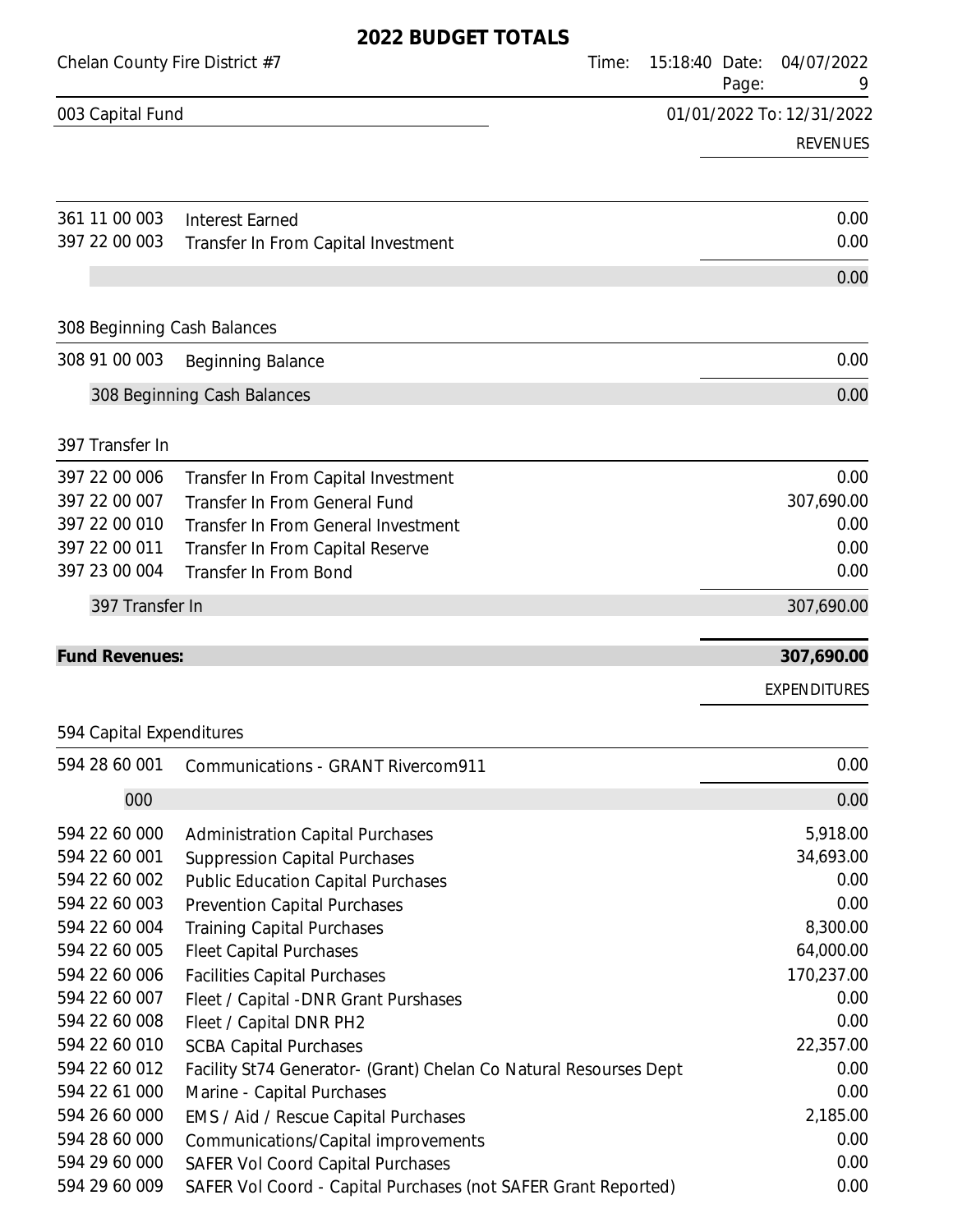| Chelan County Fire District #7 |                                            | Time: | 15:18:40 Date:<br>Page:   | 04/07/2022<br>10    |
|--------------------------------|--------------------------------------------|-------|---------------------------|---------------------|
| 003 Capital Fund               |                                            |       | 01/01/2022 To: 12/31/2022 |                     |
|                                |                                            |       |                           | <b>EXPENDITURES</b> |
| 594 Capital Expenditures       |                                            |       |                           |                     |
|                                | 060 Capital Expenditures                   |       |                           | 307,690.00          |
|                                | 594 Capital Expenditures                   |       |                           | 307,690.00          |
| 597 Transfer Out               |                                            |       |                           |                     |
| 597 22 00 001                  | <b>Transfers Out To General</b>            |       |                           | 0.00                |
| 597 22 00 003                  | Transfer Out to Capital Reserve Investment |       |                           | 0.00                |
| 597 22 00 009                  | Transfer Out To Capital Reserve            |       |                           | 0.00                |
| 597 Transfer Out               |                                            |       |                           | 0.00                |
| <b>Fund Expenditures:</b>      |                                            |       |                           | 307,690.00          |
| Excess/Deficit:                |                                            |       |                           | 0.00                |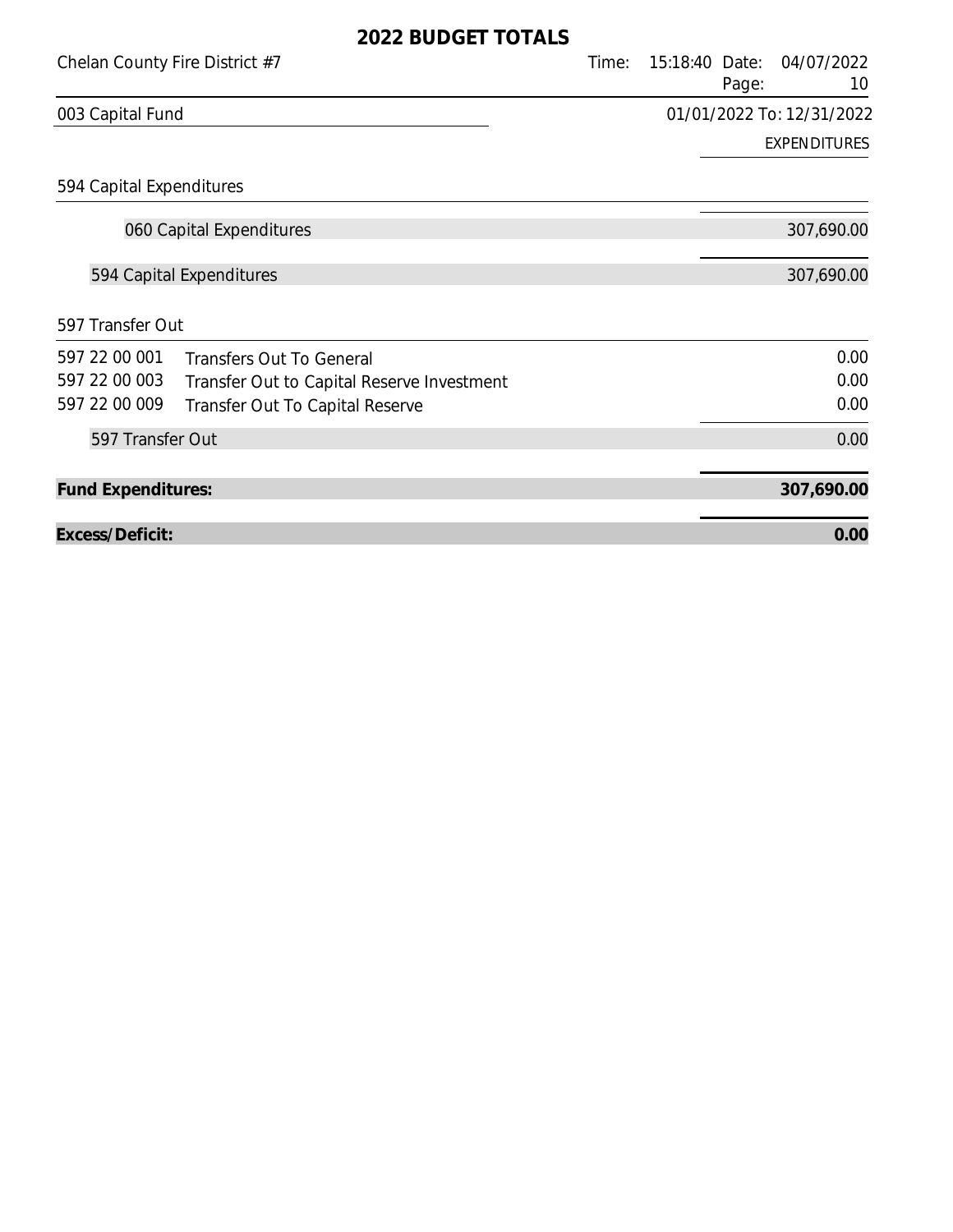| Chelan County Fire District #7 |                                      | Time: | 15:18:40 Date: | Page: | 04/07/2022<br>11          |
|--------------------------------|--------------------------------------|-------|----------------|-------|---------------------------|
|                                | 004 Capital "Equipment" Investment   |       |                |       | 01/01/2022 To: 12/31/2022 |
|                                |                                      |       |                |       | <b>REVENUES</b>           |
|                                |                                      |       |                |       |                           |
| 361 11 00 004                  | <b>Interest Earned</b>               |       |                |       | 0.00                      |
| 389 00 00 004                  | Refunds & Cancelled Warrants         |       |                |       | 0.00                      |
| 397 22 00 004                  | Transfer in from Capital Reserve     |       |                |       | 0.00                      |
|                                |                                      |       |                |       | 0.00                      |
| 308 Beginning Cash Balances    |                                      |       |                |       |                           |
| 308 91 00 004                  | Beginning Cash Balance               |       |                |       | 206,162.70                |
|                                | 308 Beginning Cash Balances          |       |                |       | 206,162.70                |
| 311 10 01 004                  | <b>New Construction</b>              |       |                |       | 0.00                      |
| 310                            |                                      |       |                |       | 0.00                      |
| 311 Tax Collected              |                                      |       |                |       |                           |
| 311 10 00 004                  | <b>Tax Revenue</b>                   |       |                |       | 0.00                      |
|                                |                                      |       |                |       |                           |
| 311 Tax Collected              |                                      |       |                |       | 0.00                      |
| 397 Transfer In                |                                      |       |                |       |                           |
| 397 22 01 004                  | <b>Transfer In From General</b>      |       |                |       | 250,000.00                |
| 397 22 02 004                  | Transfer In From General Investiment |       |                |       | 0.00                      |
| 397 Transfer In                |                                      |       |                |       | 250,000.00                |
| <b>Fund Revenues:</b>          |                                      |       |                |       | 456,162.70                |
|                                |                                      |       |                |       | <b>EXPENDITURES</b>       |
| 597 Transfer Out               |                                      |       |                |       |                           |
| 597 22 00 004                  | Transfer out to Capital Reserve      |       |                |       | 0.00                      |
| 597 22 00 010                  | Transfer Out To General Investment   |       |                |       | 0.00                      |
| 597 22 00 011                  | Transfer Out To General Fund         |       |                |       | 0.00                      |
| 597 Transfer Out               |                                      |       |                |       | 0.00                      |
| <b>Fund Expenditures:</b>      |                                      |       |                |       | 0.00                      |
| Excess/Deficit:                |                                      |       |                |       | 456,162.70                |
|                                |                                      |       |                |       |                           |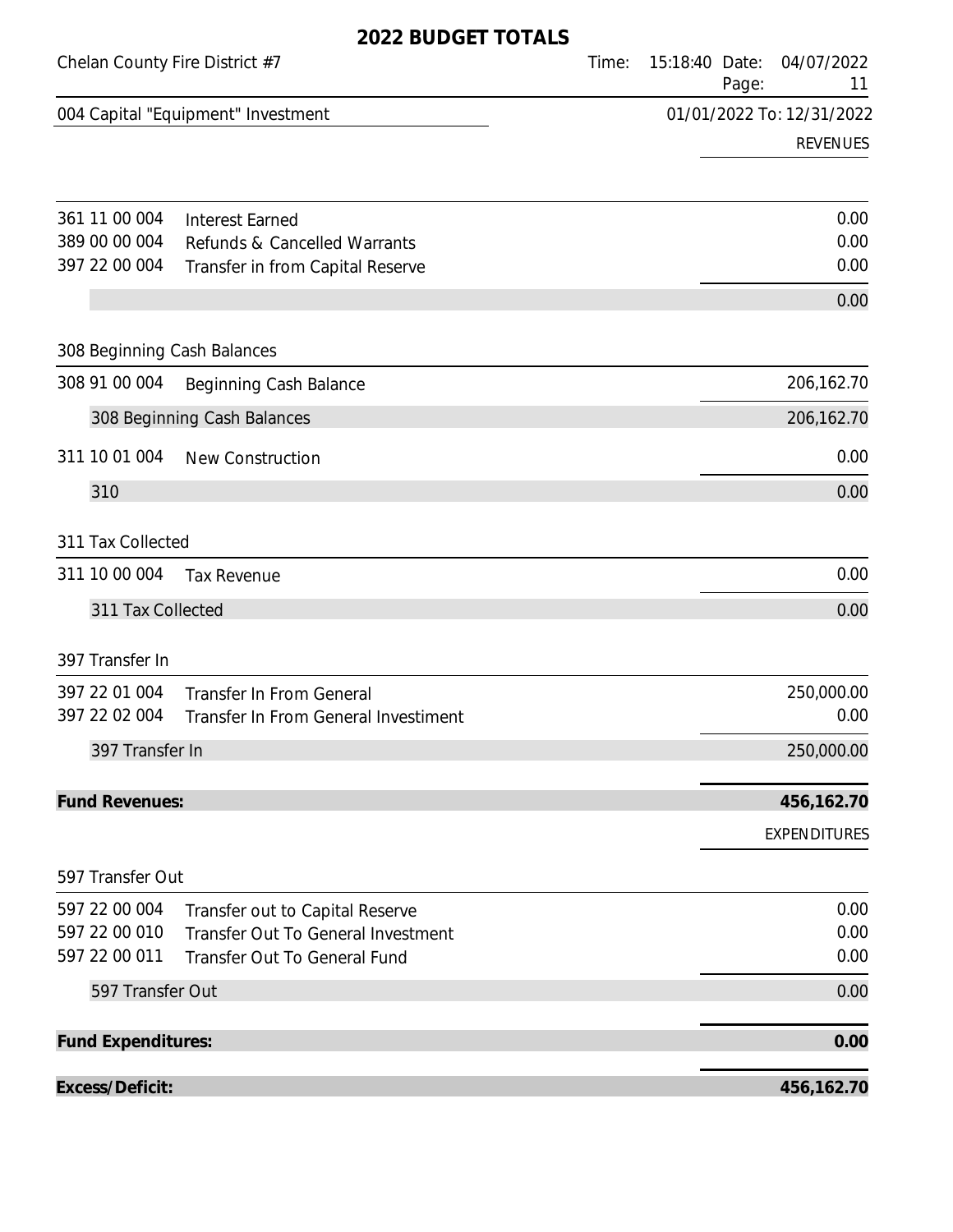| Chelan County Fire District #7 |                                                                      | Time: | 15:18:40 Date: | Page: | 04/07/2022<br>12          |
|--------------------------------|----------------------------------------------------------------------|-------|----------------|-------|---------------------------|
|                                | 005 Bond Outstanding Non Voted                                       |       |                |       | 01/01/2022 To: 12/31/2022 |
|                                |                                                                      |       |                |       | <b>REVENUES</b>           |
| 308 10 00 005                  | <b>Beginning Balance</b>                                             |       |                |       | 0.00                      |
|                                |                                                                      |       |                |       | 0.00                      |
| 311 Tax Collected              |                                                                      |       |                |       |                           |
| 311 10 00 005                  | Tax Revenue (Bond)                                                   |       |                |       | 0.00                      |
| 311 Tax Collected              |                                                                      |       |                |       | 0.00                      |
|                                | 380 Refunds & Cancelled Warrants                                     |       |                |       |                           |
| 389 00 00 005                  | Refunds & Cancelled Warrants                                         |       |                |       | 0.00                      |
|                                | 380 Refunds & Cancelled Warrants                                     |       |                |       | 0.00                      |
| 397 Transfer In                |                                                                      |       |                |       |                           |
| 397 00 01 005                  | <b>Transfer In From General</b>                                      |       |                |       | 97,400.00                 |
| 397 Transfer In                |                                                                      |       |                |       | 97,400.00                 |
| <b>Fund Revenues:</b>          |                                                                      |       |                |       | 97,400.00                 |
|                                |                                                                      |       |                |       | <b>EXPENDITURES</b>       |
| 591 Bond                       |                                                                      |       |                |       |                           |
| 591 22 70 005<br>592 22 80 005 | <b>Bond Payments - Principal</b><br>Bond - Interest & Other Payments |       |                |       | 70,000.00<br>27,400.00    |
| 591 Bond                       |                                                                      |       |                |       | 97,400.00                 |
| 597 Transfer Out               |                                                                      |       |                |       |                           |
| 597 22 06 002                  | <b>Transfer Out To General</b>                                       |       |                |       | 0.00                      |
| 597 Transfer Out               |                                                                      |       |                |       | 0.00                      |
| <b>Fund Expenditures:</b>      |                                                                      |       |                |       | 97,400.00                 |
| Excess/Deficit:                |                                                                      |       |                |       | 0.00                      |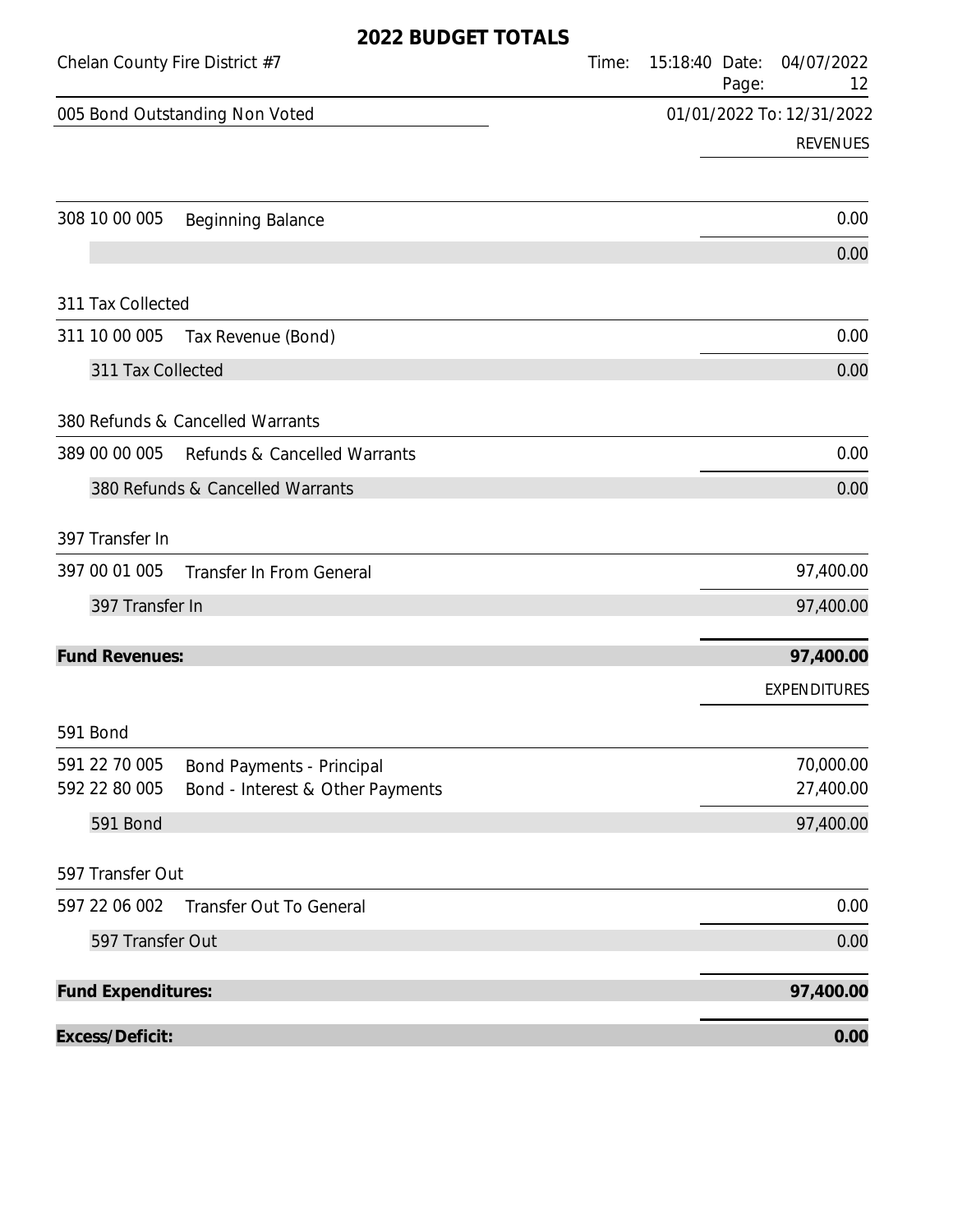|                                | ZUZZ DUDULI IUIILU           |                           |       |                         |                     |
|--------------------------------|------------------------------|---------------------------|-------|-------------------------|---------------------|
| Chelan County Fire District #7 |                              |                           | Time: | 15:18:40 Date:<br>Page: | 04/07/2022<br>13    |
| 006 Bond Investment Fund       |                              | 01/01/2022 To: 12/31/2022 |       |                         |                     |
|                                |                              |                           |       |                         | <b>REVENUES</b>     |
| 308 91 00 006                  | Beginning Cash Balance       |                           |       |                         | 0.00                |
| 311 10 00 006                  | <b>Tax Revenue</b>           |                           |       |                         | 0.00                |
| 361 11 00 006                  | <b>Interest Earnings</b>     |                           |       |                         | 0.00                |
|                                |                              |                           |       |                         | 0.00                |
| <b>Fund Revenues:</b>          |                              |                           |       |                         | 0.00                |
|                                |                              |                           |       |                         | <b>EXPENDITURES</b> |
| 597 Transfer Out               |                              |                           |       |                         |                     |
| 597 22 00 006                  | Transfer out to Bond General |                           |       |                         | 0.00                |
| 597 Transfer Out               |                              |                           |       |                         | 0.00                |
| <b>Fund Expenditures:</b>      |                              |                           |       |                         | 0.00                |
| Excess/Deficit:                |                              |                           |       |                         | 0.00                |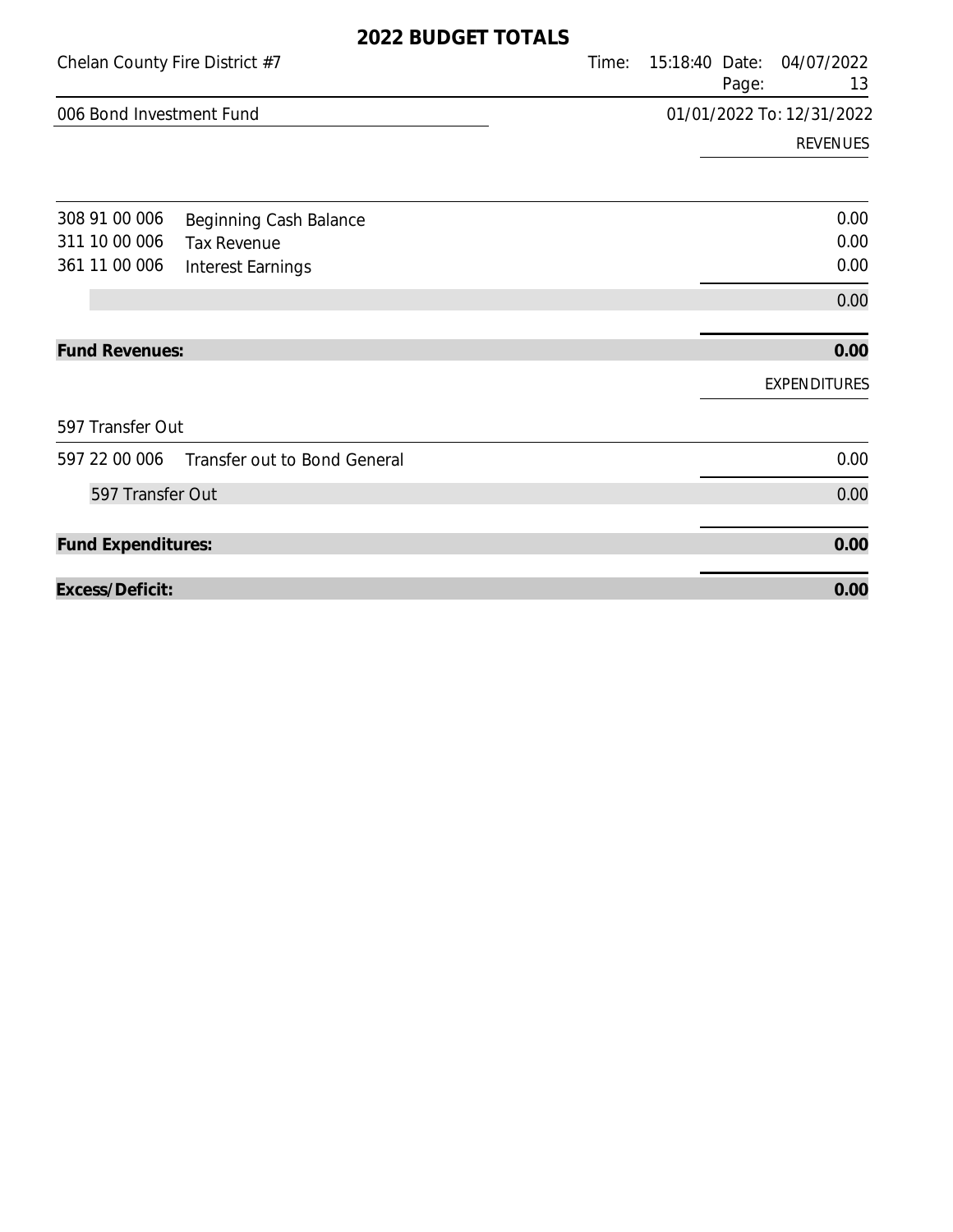| Chelan County Fire District #7                      | 15:18:40 Date: 04/07/2022<br>Time:<br>Page: | 14              |
|-----------------------------------------------------|---------------------------------------------|-----------------|
| 007 Revolving Petty Cash                            | 01/01/2022 To: 12/31/2022                   |                 |
|                                                     |                                             | <b>REVENUES</b> |
| 308 Beginning Cash Balances                         |                                             |                 |
| 308 91 00 000<br><b>Estimated Beginning Balance</b> |                                             | 3,500.00        |
| 308 Beginning Cash Balances                         |                                             | 3,500.00        |
| <b>Fund Revenues:</b>                               |                                             | 3,500.00        |
| Excess/Deficit:                                     |                                             | 3,500.00        |